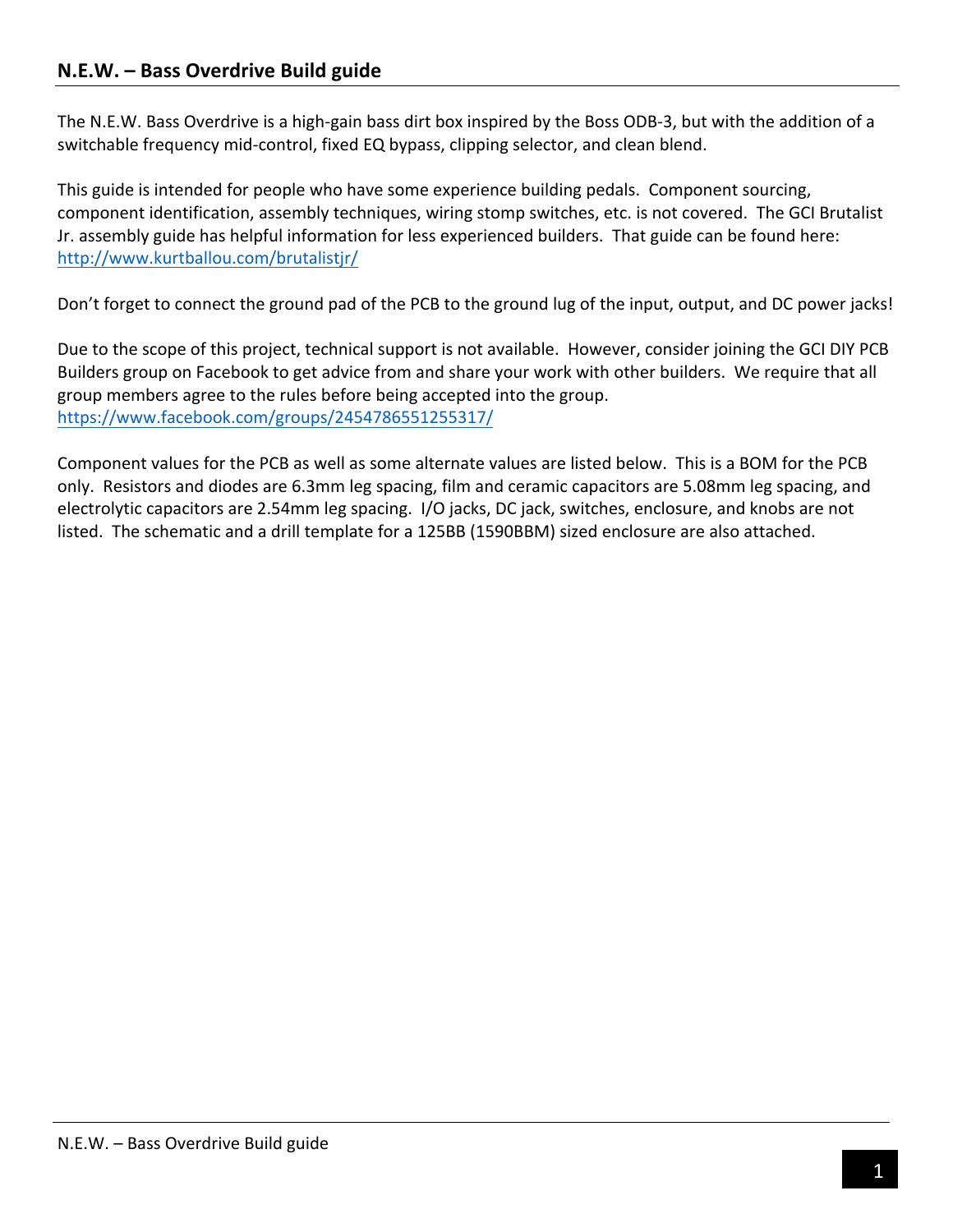| Part            | Value            | <b>Device</b> | Package   | <b>Description</b> |
|-----------------|------------------|---------------|-----------|--------------------|
| R1              | 10M              | 6MM.3         | R0207/3   | 6mm Resistors      |
| R <sub>2</sub>  | 10k              | 6MM.3         | R0207/3   | 6mm Resistors      |
| R <sub>3</sub>  | $1M$             | 6MM.3         | R0207/3   | 6mm Resistors      |
| R4              | 2.2k             | 6MM.3         | R0207/3   | 6mm Resistors      |
| R <sub>5</sub>  | 4.7k             | 6MM.3         | R0207/3   | 6mm Resistors      |
| R <sub>6</sub>  | 4.7k             | 6MM.3         | R0207/3   | 6mm Resistors      |
| R7              | 2.2k             | 6MM.3         | R0207/3   | 6mm Resistors      |
| R8              | 2.2k             | 6MM.3         | R0207/3   | 6mm Resistors      |
| R9              | 2.2k             | 6MM.3         | R0207/3   | 6mm Resistors      |
| R <sub>10</sub> | 4.7k             | 6MM.3         | R0207/3   | 6mm Resistors      |
| R11             | 4.7k             | 6MM.3         | R0207/3   | 6mm Resistors      |
| R <sub>12</sub> | 33k              | 6MM.3         | R0207/3   | 6mm Resistors      |
| R13             | 1.5k             | 6MM.3         | R0207/3   | 6mm Resistors      |
| R <sub>14</sub> | 820R             | 6MM.3         | R0207/3   | 6mm Resistors      |
| R <sub>15</sub> | 3.3k             | 6MM.3         | R0207/3   | 6mm Resistors      |
| R <sub>16</sub> | 68k              | 6MM.3         | R0207/3   | 6mm Resistors      |
| R17             | 47k              | 6MM.3         | R0207/3   | 6mm Resistors      |
| R <sub>18</sub> | 4.7k             | 6MM.3         | R0207/3   | 6mm Resistors      |
| R <sub>19</sub> | 4.7k             | 6MM.3         | R0207/3   | 6mm Resistors      |
| R <sub>20</sub> | 1M               | 6MM.3         | R0207/3   | 6mm Resistors      |
| R <sub>24</sub> | 100k             | 6MM.3         | R0207/3   | 6mm Resistors      |
| R <sub>26</sub> | 100k             | 6MM.3         | R0207/3   | 6mm Resistors      |
| R <sub>28</sub> | 470R             | 6MM.3         | R0207/3   | 6mm Resistors      |
| <b>R30</b>      | 3.3k             | 6MM.3         | R0207/3   | 6mm Resistors      |
| R31             | 10k              | 6MM.3         | R0207/3   | 6mm Resistors      |
| R32             | 2.2k             | 6MM.3         | R0207/3   | 6mm Resistors      |
| <b>R33</b>      | 10k              | 6MM.3         | R0207/3   | 6mm Resistors      |
| R34             | 100R             | 6MM.3         | R0207/3   | 6mm Resistors      |
| <b>R37</b>      | 10k              | 6MM.3         | R0207/3   | 6mm Resistors      |
| <b>R38</b>      | 10k              | 6MM.3         | R0207/3   | 6mm Resistors      |
| R39             | 10k              | 6MM.3         | R0207/3   | 6mm Resistors      |
| D <sub>1</sub>  | 1n4148           | DO35.3        | DO35-3    | DO-35 Package      |
| D <sub>2</sub>  | 1n4148           | DO35.3        | DO35-3    | DO-35 Package      |
| D <sub>3</sub>  | LED3MM           | LED3MM        | LED3MM    | LED3MM             |
| D4              | LED3MM           | LED3MM        | LED3MM    | LED3MM             |
| C1              | 22n              | 072X0252      | 072X025   | 1000pF - 0.47uF    |
| C <sub>2</sub>  | 1n               | 072X0252      | 072X025   | 1000pF - 0.47uF    |
| C <sub>3</sub>  | 10u              | 501           | 050 020 1 | $0.22 - 100$ uF    |
| C <sub>4</sub>  | 1n               | 072X0252      | 072X025   | 1000pF - 0.47uF    |
| C <sub>5</sub>  | 100 <sub>n</sub> | 072X0252      | 072X025   | 1000pF - 0.47uF    |
| C <sub>6</sub>  | 1n               | 072X0252      | 072X025   | 1000pF - 0.47uF    |
| C7              | 1 <sub>u</sub>   | 072X0252      | 072X025   | 1000pF - 0.47uF    |
| C8              | 10p              | 072X0252      | 072X025   | 1000pF - 0.47uF    |
| C <sub>9</sub>  | 2.2u             | 072X0252      | 072X025   | 1000pF - 0.47uF    |
|                 |                  |               |           |                    |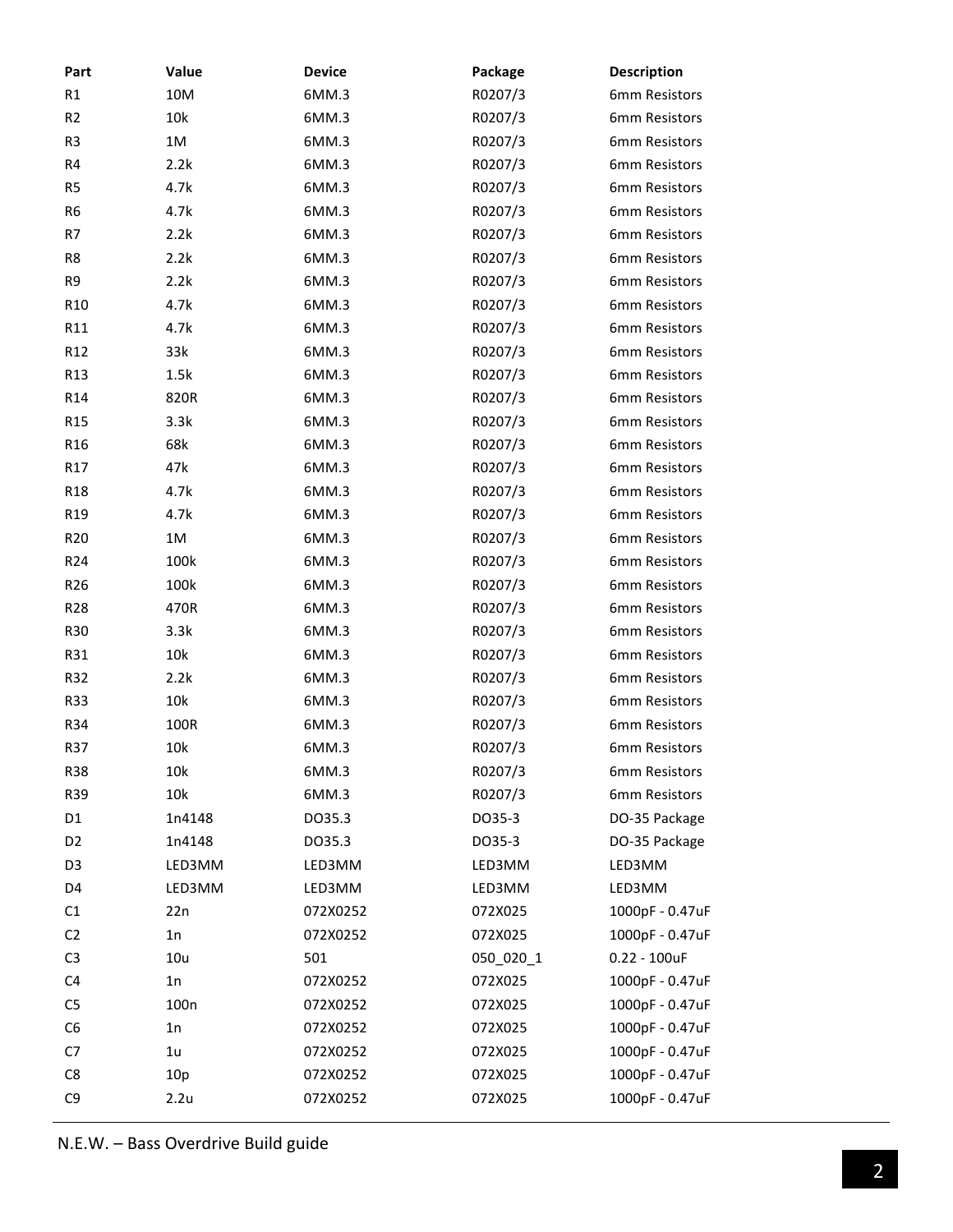| C11<br>C12      | 33n<br>100 <sub>n</sub> | 072X0252      | 072X025     | 1000pF - 0.47uF       |
|-----------------|-------------------------|---------------|-------------|-----------------------|
|                 |                         |               |             |                       |
|                 |                         | 072X0252      | 072X025     | 1000pF - 0.47uF       |
| C13             | 33n                     | 072X0252      | 072X025     | 1000pF - 0.47uF       |
| C14             | 10n                     | 072X0252      | 072X025     | 1000pF - 0.47uF       |
| C15             | 47 <sub>n</sub>         | 072X0252      | 072X025     | 1000pF - 0.47uF       |
| C16             | 6.8n                    | 072X0252      | 072X025     | 1000pF - 0.47uF       |
| C17             | 4.7n                    | 072X0252      | 072X025     | 1000pF - 0.47uF       |
| C18             | 15n                     | 072X0252      | 072X025     | 1000pF - 0.47uF       |
| C19             | 15n                     | 072X0252      | 072X025     | 1000pF - 0.47uF       |
| C <sub>20</sub> | 68n                     | 072X0252      | 072X025     | 1000pF - 0.47uF       |
| C <sub>21</sub> | 150 <sub>n</sub>        | 072X0252      | 072X025     | 1000pF - 0.47uF       |
| C <sub>22</sub> | 22n                     | 072X0252      | 072X025     | 1000pF - 0.47uF       |
| C <sub>23</sub> | 100p                    | 072X0252      | 072X025     | 1000pF - 0.47uF       |
| C <sub>24</sub> | 1 <sub>u</sub>          | 072X0352      | 072X035     | $0.15 - 1.0$ uF;      |
| C <sub>25</sub> | 100u                    | 501           | 050 020 1   | $0.22 - 100$ uF       |
| C <sub>26</sub> | 100u                    | 501           | 050_020_1   | $0.22 - 100$ uF       |
| OD_GAIN         | 250kA                   | POT16MM       | 16MM        | Potentiometers        |
| CLEAN_GAIN      | 250kA                   | POT16MM       | 16MM        | Potentiometers        |
| <b>FILTER</b>   | 100kA                   | POT16MM       | 16MM        | Potentiometers        |
| <b>BLD</b>      | 1MB                     | POT16MM       | 16MM        | Potentiometers        |
| <b>HIGH</b>     | <b>50kB</b>             | POT16MM       | 16MM        | Potentiometers        |
| LOW             | <b>50kB</b>             | POT16MM       | 16MM        | Potentiometers        |
| <b>MID</b>      | <b>50kB</b>             | POT16MM       | 16MM        | Potentiometers        |
| VOL             | 100kA                   | POT16MM       | 16MM        | Potentiometers        |
| <b>MIDS</b>     | <b>TOGGLE SWITCH</b>    | DPDTTAIWAY1MD | <b>DPDT</b> | <b>TOGGLE SWITCH</b>  |
| <b>CLIP</b>     | <b>TOGGLE SWITCH</b>    | SPDTPIN_MOUNT | SPDT        | <b>TOGGLE SWITCH</b>  |
| <b>BYP</b>      | <b>TOGGLE SWITCH</b>    | SPDTPIN_MOUNT | SPDT        | <b>TOGGLE SWITCH</b>  |
| IC <sub>1</sub> | <b>TL072P</b>           | <b>TL072P</b> | DIL08       | OP AMP                |
| IC <sub>2</sub> | <b>TL072P</b>           | <b>TL072P</b> | DIL08       | OP AMP                |
| IC <sub>3</sub> | <b>TL072P</b>           | <b>TL072P</b> | DIL08       | OP AMP                |
| Q1              | 2N5457                  | 2N5457        | TO92-       | N-CHANNEL JFET        |
| Q <sub>2</sub>  | 2N5457                  | 2N5457        | TO92-       | N-CHANNEL JFET        |
| Q <sub>3</sub>  | 2N3906                  | 2N3906        | TO92-       | <b>PNP Transistor</b> |
| Q4              | 2N5457                  | 2N5457        | TO92-       | N-CHANNEL JFET        |
| Q5              | 2N5457                  | 2N5457        | TO92-       | N-CHANNEL JFET        |
| Q <sub>6</sub>  | 2N3906                  | 2N3906        | TO92-       | <b>PNP Transistor</b> |
| V               | 9V input                | PAD           | SQUARE      | PAD                   |
| G               | ground                  | PAD           | SQUARE      | PAD                   |
| L               | in                      | PAD           | SQUARE      | PAD                   |
| L+              | $LED +$                 | PAD           | SQUARE      | PAD                   |
| Ŀ               | LED-                    | PAD           | SQUARE      | PAD                   |
| 0               | out                     | PAD           | SQUARE      | PAD                   |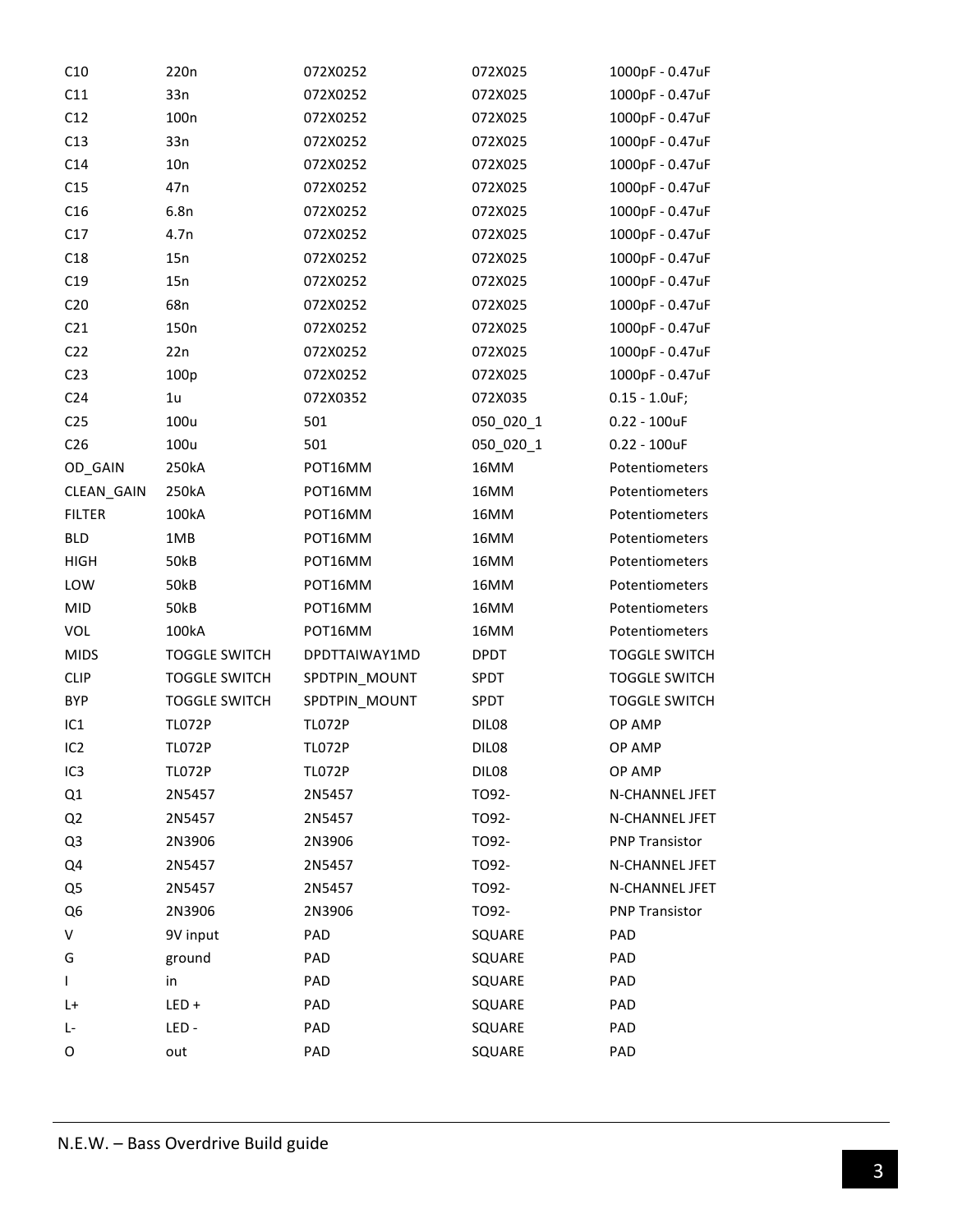